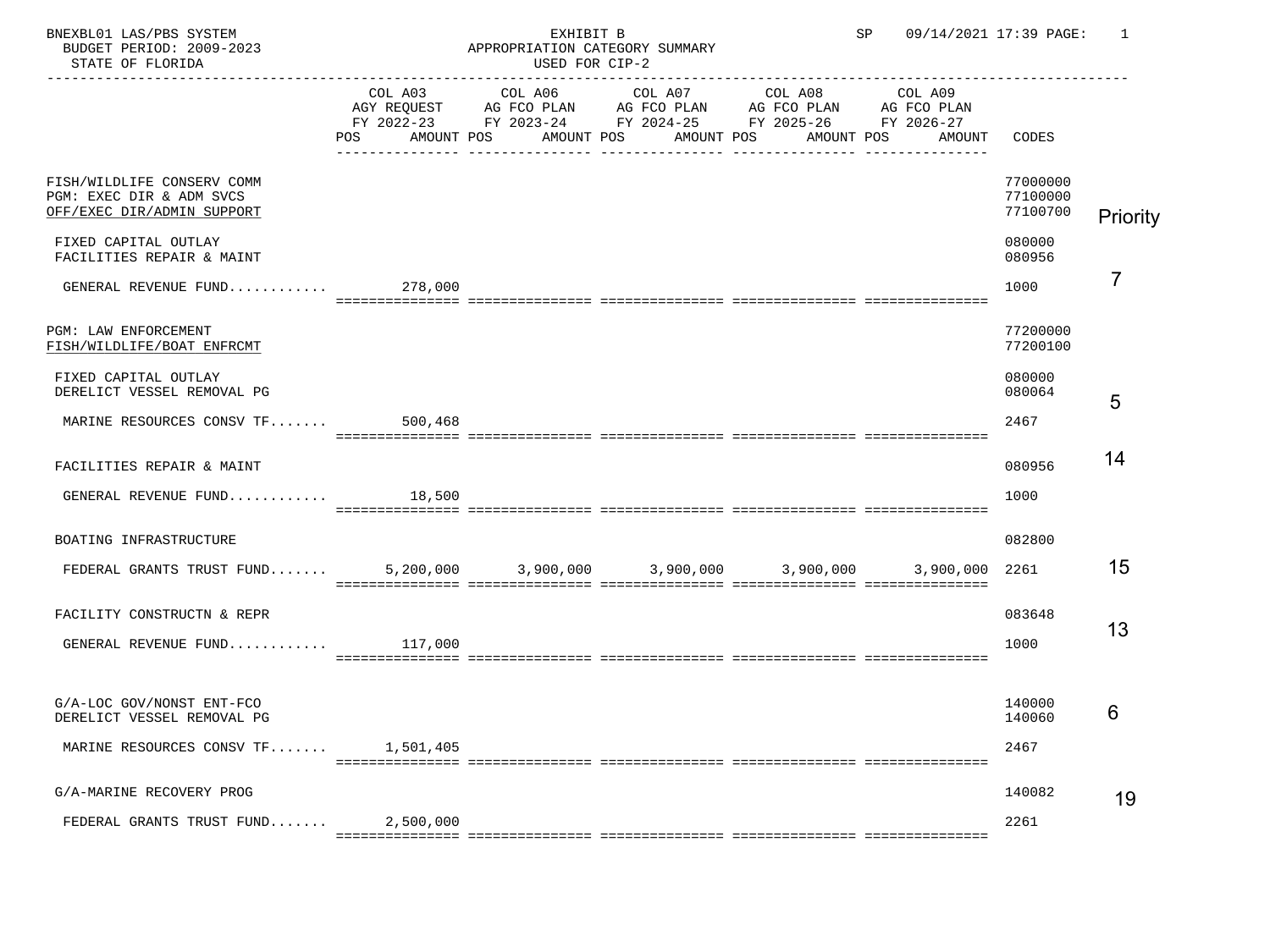STATE OF FLORIDA

## BNEXBL01 LAS/PBS SYSTEM EXHIBIT B SP 09/14/2021 17:39 PAGE: 2 APPROPRIATION CATEGORY SUMMARY<br>USED FOR CIP-2

|                                                                                                                                    | COL A03<br>POS                                                                  | AMOUNT POS<br>AMOUNT POS | COL A06 COL A07 COL A08<br>AMOUNT POS | AGY REQUEST AG FCO PLAN AG FCO PLAN AG FCO PLAN AG FCO PLAN<br>FY 2022-23 FY 2023-24 FY 2024-25 FY 2025-26 FY 2026-27<br>AMOUNT POS | COL A09<br>AMOUNT                                                                                                                                                      | CODES                            |          |
|------------------------------------------------------------------------------------------------------------------------------------|---------------------------------------------------------------------------------|--------------------------|---------------------------------------|-------------------------------------------------------------------------------------------------------------------------------------|------------------------------------------------------------------------------------------------------------------------------------------------------------------------|----------------------------------|----------|
| FISH/WILDLIFE CONSERV COMM<br>PGM: LAW ENFORCEMENT<br>FISH/WILDLIFE/BOAT ENFRCMT                                                   |                                                                                 |                          |                                       |                                                                                                                                     |                                                                                                                                                                        | 77000000<br>77200000<br>77200100 |          |
| G/A-LOC GOV/NONST ENT-FCO<br>FL BOATING IMPROVEMENT PRG                                                                            |                                                                                 |                          |                                       |                                                                                                                                     |                                                                                                                                                                        | 140000<br>140270                 |          |
| MARINE RESOURCES CONSV TF<br>STATE GAME TRUST FUND                                                                                 |                                                                                 | $1,250,000$ $1,250,000$  |                                       | 1,250,000 1,250,000                                                                                                                 | $793, 704$ $793, 704$ $793, 704$ $793, 704$ $793, 704$ $793, 704$ $793, 704$<br>1,250,000 2672                                                                         |                                  | 16<br>17 |
| TOTAL APPRO                                                                                                                        | 2,043,704                                                                       | 2,043,704                | 2,043,704                             | 2,043,704                                                                                                                           | 2,043,704                                                                                                                                                              |                                  |          |
| $G/A$ - FINAL NRDR - DWH FCO                                                                                                       |                                                                                 |                          |                                       |                                                                                                                                     |                                                                                                                                                                        | 141113<br>2339                   | 19       |
| GRANTS AND DONATIONS $TF$ 1,148,210<br>TOTAL: FISH/WILDLIFE/BOAT ENFRCMT<br>BY FUND                                                |                                                                                 |                          |                                       |                                                                                                                                     |                                                                                                                                                                        | 77200100                         |          |
| GENERAL REVENUE FUND<br>FEDERAL GRANTS TRUST FUND<br>GRANTS AND DONATIONS TF<br>MARINE RESOURCES CONSV TF<br>STATE GAME TRUST FUND | 135,500<br>7,700,000<br>1,148,210<br>2,795,577<br>1,250,000<br>________________ | 793,704<br>1,250,000     |                                       | $3,900,000$ $3,900,000$ $3,900,000$                                                                                                 | 3,900,000 2261<br>14<br>1,250,000<br>1,250,000<br>1,250,000<br>1,250,000<br>1,250,000<br>1,250,000<br>1,250,000<br>1,250,000<br>1,250,000<br>1,250,000<br>793,704 2467 | 1000<br>2339                     |          |
| TOTAL BUREAU                                                                                                                       | 13,029,287                                                                      | 5,943,704                | 5,943,704                             | 5,943,704                                                                                                                           | 5,943,704                                                                                                                                                              |                                  |          |
| PGM: HABITAT/SPECIES CONSR<br>HABITAT/SPECIES CONSERVATN                                                                           |                                                                                 |                          |                                       |                                                                                                                                     |                                                                                                                                                                        | 77350000<br>77350200             |          |
| FIXED CAPITAL OUTLAY<br>MAIN/REP/CONST-STATEWIDE                                                                                   |                                                                                 |                          |                                       |                                                                                                                                     |                                                                                                                                                                        | 080000<br>083643                 |          |
| GENERAL REVENUE FUND $1,700,000$                                                                                                   |                                                                                 |                          |                                       |                                                                                                                                     |                                                                                                                                                                        | 1000                             | 12       |
| PGM: FRESHWATER FISH<br>FRESHWATER FISHERIES MGT                                                                                   |                                                                                 |                          |                                       |                                                                                                                                     |                                                                                                                                                                        | 77400000<br>77400200             |          |
| FIXED CAPITAL OUTLAY<br>FISHING PIER PROGRAM                                                                                       |                                                                                 |                          |                                       |                                                                                                                                     |                                                                                                                                                                        | 080000<br>080059                 |          |
| GENERAL REVENUE FUND<br>STATE GAME TRUST FUND                                                                                      | 500,000<br>500,000                                                              |                          |                                       |                                                                                                                                     |                                                                                                                                                                        | 1000<br>2672                     | 2        |

--------------- --------------- --------------- --------------- ---------------

3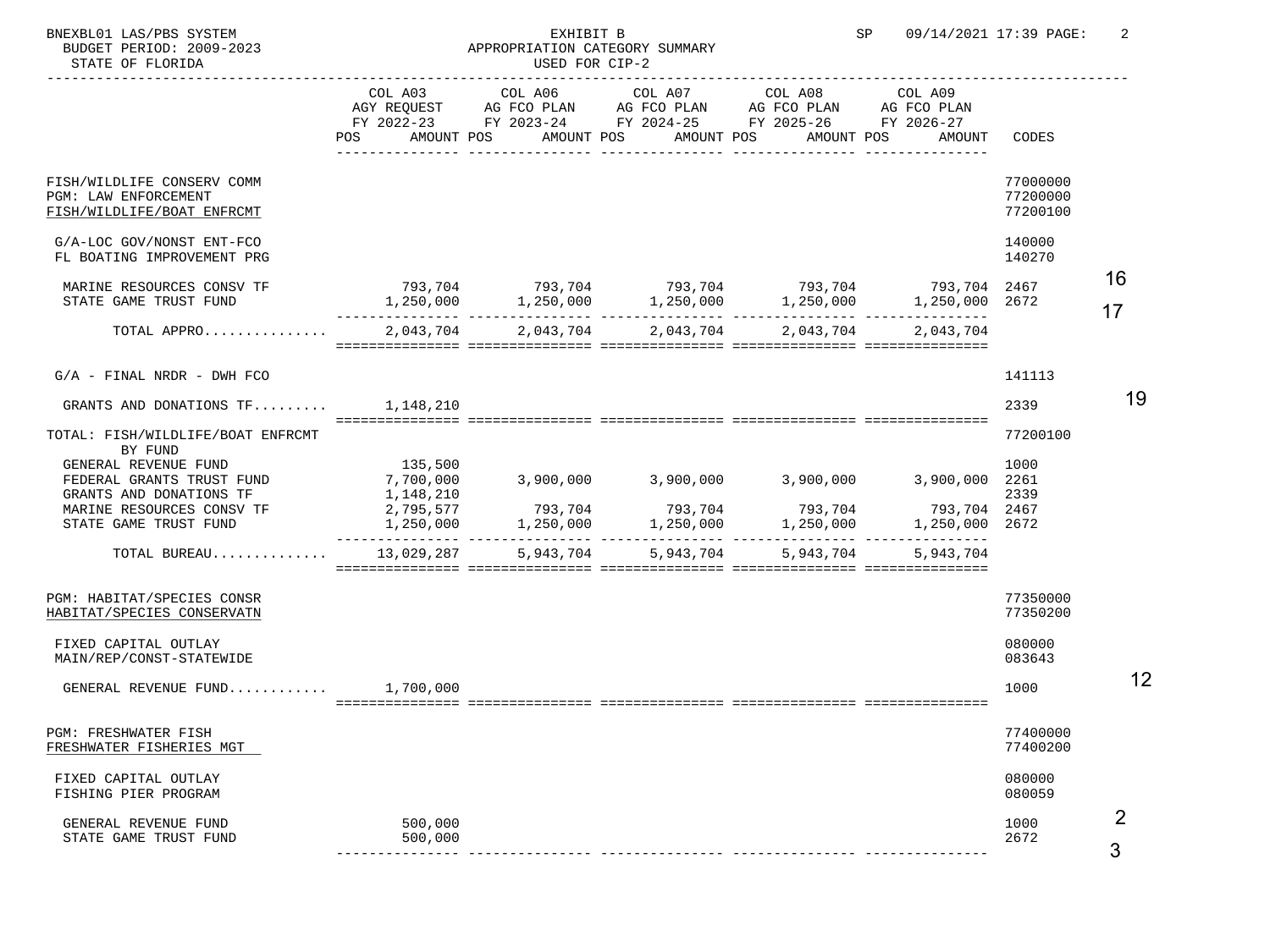## BNEXBL01 LAS/PBS SYSTEM EXHIBIT B SP 09/14/2021 17:39 PAGE: 3 APPROPRIATION CATEGORY SUMMARY<br>USED FOR CIP-2

|                                                                                | COL A03<br>POS                                      | AMOUNT POS AMOUNT POS | COL A06 COL A07 COL A08<br>AGY REQUEST AG FCO PLAN AG FCO PLAN AG FCO PLAN AG FCO PLAN<br>FY 2022-23 FY 2023-24 FY 2024-25 FY 2025-26 FY 2026-27<br>AMOUNT POS | AMOUNT POS | COL A09<br>AMOUNT                                                                                             | CODES                            |    |
|--------------------------------------------------------------------------------|-----------------------------------------------------|-----------------------|----------------------------------------------------------------------------------------------------------------------------------------------------------------|------------|---------------------------------------------------------------------------------------------------------------|----------------------------------|----|
| FISH/WILDLIFE CONSERV COMM<br>PGM: FRESHWATER FISH<br>FRESHWATER FISHERIES MGT |                                                     |                       |                                                                                                                                                                |            |                                                                                                               | 77000000<br>77400000<br>77400200 |    |
| FIXED CAPITAL OUTLAY<br>FISHING PIER PROGRAM<br>TOTAL APPRO $1,000,000$        |                                                     |                       |                                                                                                                                                                |            |                                                                                                               | 080000<br>080059                 |    |
| BLACKWATER RDC RENOVATION                                                      |                                                     |                       |                                                                                                                                                                |            |                                                                                                               | 084362                           |    |
| FEDERAL GRANTS TRUST FUND $1,490,000$                                          |                                                     |                       |                                                                                                                                                                |            |                                                                                                               | 2261                             |    |
| TOTAL: FRESHWATER FISHERIES MGT<br>BY FUND                                     |                                                     |                       |                                                                                                                                                                |            |                                                                                                               | 77400200                         |    |
| GENERAL REVENUE FUND<br>FEDERAL GRANTS TRUST FUND<br>STATE GAME TRUST FUND     | 500,000<br>1,490,000<br>500,000<br>________________ |                       |                                                                                                                                                                |            |                                                                                                               | 1000<br>2261<br>2672             |    |
| TOTAL BUREAU                                                                   | 2,490,000                                           |                       |                                                                                                                                                                |            |                                                                                                               |                                  |    |
| PGM: MARINE FISHERIES<br>MARINE FISHERIES MGT                                  |                                                     |                       |                                                                                                                                                                |            |                                                                                                               | 77500000<br>77500200             |    |
| G/A-LOC GOV/NONST ENT-FCO<br>ART FISH REEF CONST PROG                          |                                                     |                       |                                                                                                                                                                |            |                                                                                                               | 140000<br>140004                 |    |
| FEDERAL GRANTS TRUST FUND<br>MARINE RESOURCES CONSV TF                         | 300,000                                             | 300,000               | 300,000                                                                                                                                                        | 300,000    | $300,000$ $300,000$ $300,000$ $300,000$ $300,000$ $300,000$ $300,000$ $2261$<br>300,000 2467                  |                                  | 20 |
| TOTAL APPRO                                                                    | 600,000                                             | 600,000               | 600,000                                                                                                                                                        | 600,000    | 600,000                                                                                                       |                                  |    |
| $G/A$ - FINAL NRDR - DWH FCO                                                   |                                                     |                       |                                                                                                                                                                |            |                                                                                                               | 141113<br>21                     |    |
| GRANTS AND DONATIONS TF                                                        | 2,400,000                                           |                       |                                                                                                                                                                |            |                                                                                                               | 2339                             |    |
| TOTAL: MARINE FISHERIES MGT<br>BY FUND                                         |                                                     |                       |                                                                                                                                                                |            |                                                                                                               | 77500200                         |    |
| FEDERAL GRANTS TRUST FUND<br>GRANTS AND DONATIONS TF                           | 300,000<br>2,400,000                                |                       | 300,000 300,000 300,000 300,000                                                                                                                                |            | 300,000 2261                                                                                                  | 2339                             |    |
| MARINE RESOURCES CONSV TF                                                      |                                                     |                       |                                                                                                                                                                |            | $300,000$ 300,000 $300,000$ 300,000 $300,000$ $300,000$ $300,000$ $300,000$ $300,000$<br>300,000 300,000 2467 |                                  |    |
| TOTAL BUREAU                                                                   | 3,000,000                                           | 600,000               | 600,000                                                                                                                                                        | 600,000    | 600,000                                                                                                       |                                  |    |